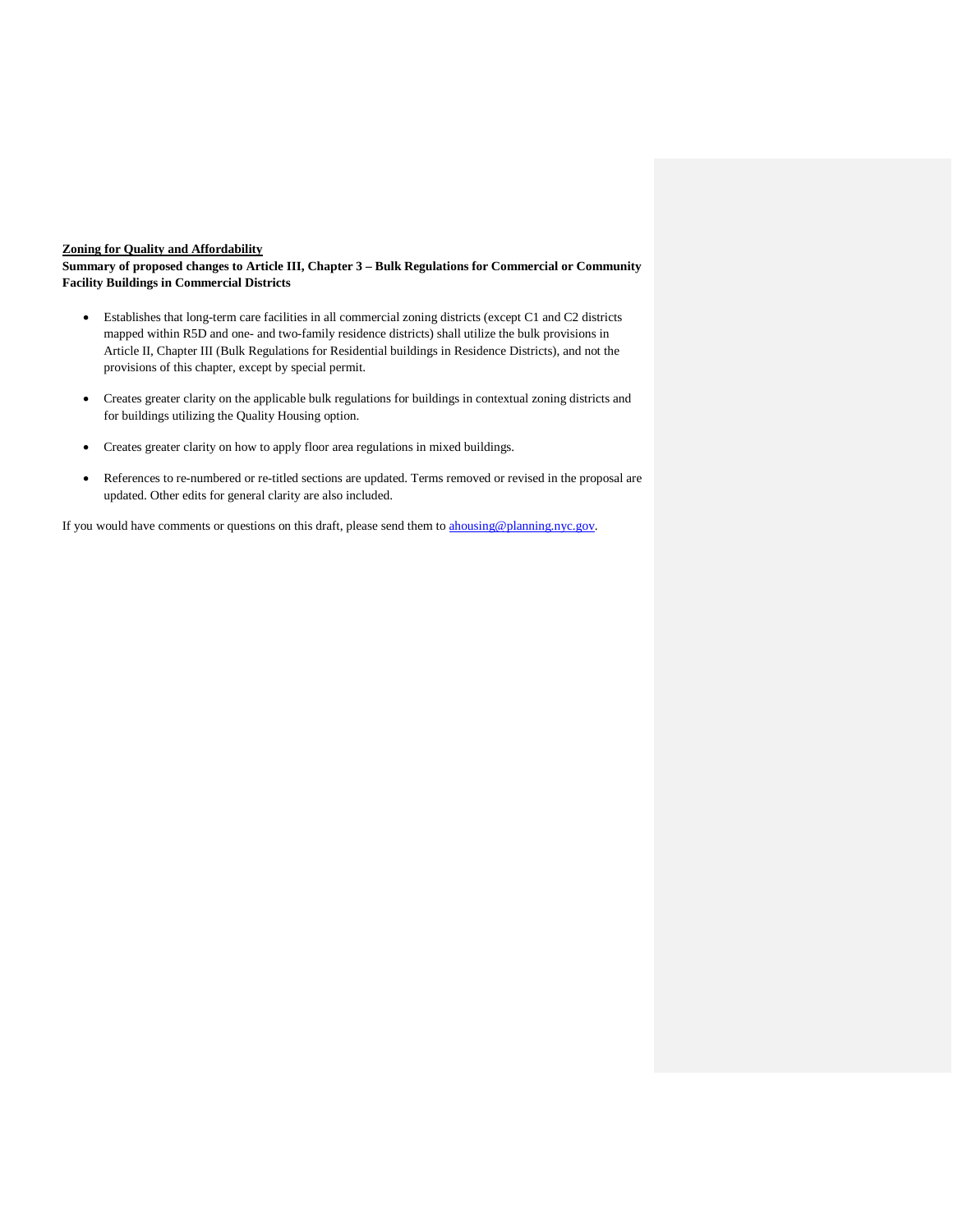Matter in underline is new, to be added; Matter in strikeout is to be deleted; Matter within  $# #$  is defined in Section 12-10; \* \* \* indicates where unchanged text appears in the Zoning Resolution

# **Article III - Commercial District Regulations**

#### **Chapter 3**

**Bulk Regulations for Commercial or Community Facility Buildings in Commercial Districts**

## **33-00 APPLICABILITY, DEFINITIONS AND GENERAL PROVISIONS**

## **33-01 Applicability of this Chapter**

The #bulk# regulations of this Chapter apply to #commercial buildings#, #community facility buildings# or #buildings# used partly for #commercial use# and partly for #community facility use#, on any #zoning lot# or portion of a #zoning lot# located in any #Commercial District#, including all #developments# or #enlargements#. As used in this Chapter, the term "any #building#" shall therefore not include a #residential building# or a #mixed building#, the #bulk# regulations for which are set forth in Article III, Chapter 4, and Article III, Chapter 5, respectively. In addition, the #bulk# regulations of this Chapter, or of specified sections thereof, also apply in other provisions of this Resolution where they are incorporated by cross reference.

Existing #buildings or other structures# that do not comply with one or more of the applicable #bulk# regulations are #non-complying buildings or other structures# and are subject to the regulations set forth in Article V, Chapter 4.

Special regulations applying to #large-scale residential developments#, #community facility uses# in #large-scale residential developments# or #large-scale community facility developments# are set forth in Article VII, Chapter 8.

Special regulations applying only in Special Purpose Districts are set forth in Articles VIII, IX, X, XI, XII and XIII.

All C6-1A Districts shall comply with the regulations of C6-1 Districts except as set forth in Sections 33-12, paragraph (c), 33-13, paragraph (b) and 33-15, paragraph (a).

In Manhattan Community Districts 1, 2, 3, 4, 5 and 6, Brooklyn Community Districts 1, 2, 6 and 8, and Queens Community Districts 1 and 2, the #conversion# of non-#residential floor area#, to #residences# in #buildings#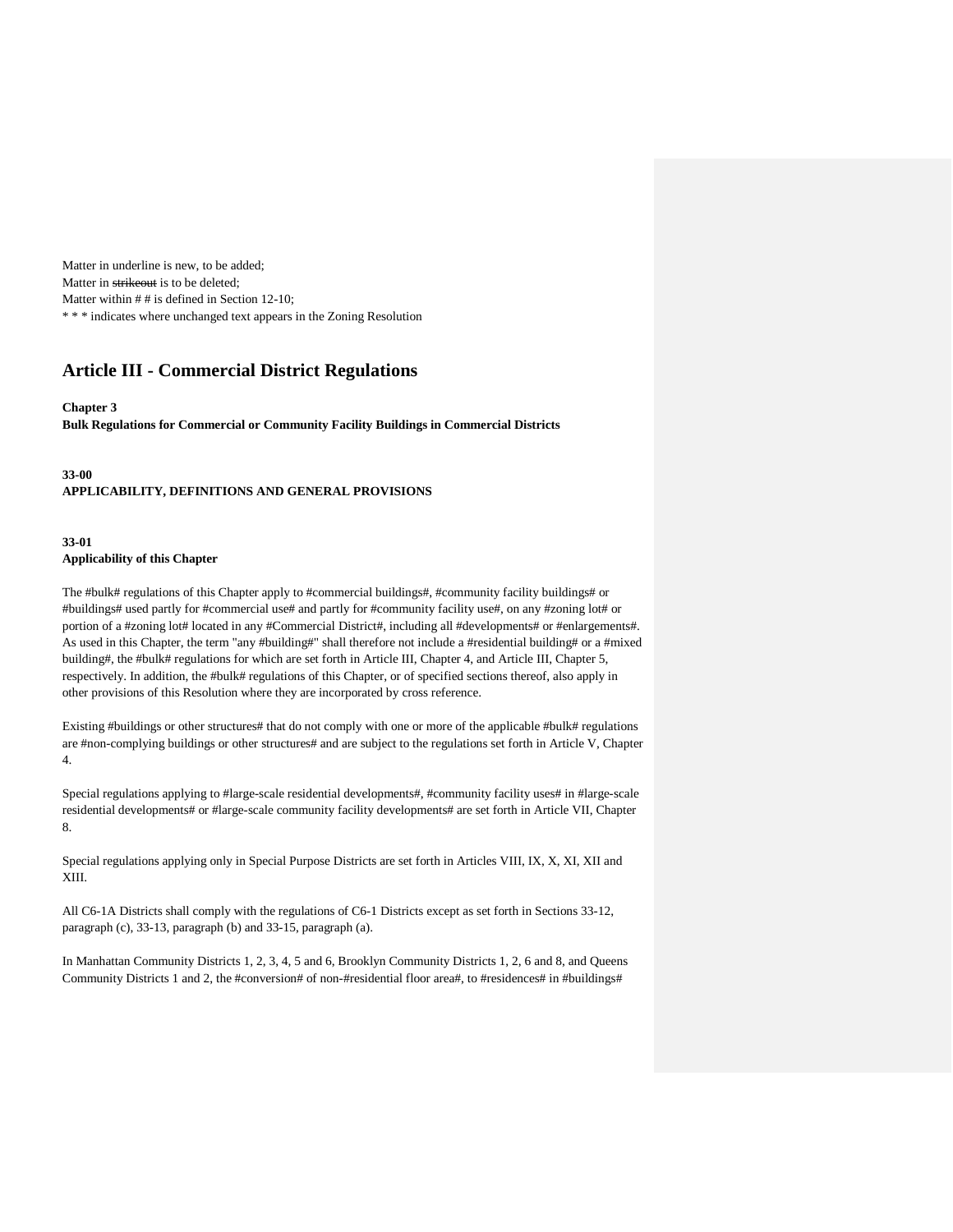erected prior to December 15, 1961, or January 1, 1977, as applicable, shall be subject to the provisions of Article I, Chapter 5 (Residential Conversion within Existing Buildings), unless such #conversions# meet the requirements for #residential development# of Article II (Residence District Regulations).

Special regulations applying in the #waterfront area# are set forth in Article VI, Chapter 2.

Special regulations applying in the #flood zone# are set forth in Article VI, Chapter 4.

## **33-011**

# **Quality Housing Program**

The applicability of the Quality Housing Program to #commercial buildings#, #community facility buildings# or #buildings# used partly for #commercial use# and partly for #community facility use# is set forth in this Section.

In C1 and C2 Districts mapped within R6 through R10 Districts with a letter suffix, and in C1-6A, C1-7A, C1-8A, C1-8X, C1-9A, C2-6A, C2-7A, C2-7X, C2-8A, C4-2A, C4-3A, C4-4A, C4-4D, C4-4L, C4-5A, C4-5D, C4-5X, C4-6A, C4-7A, C5-1A, C5-2A, C6-2A, C6-3A, C6-3D, C6-3X, C6-4A or C6-4X Districts, all #buildings# shall comply with the applicable height and setback regulations for #Quality Housing buildings# set forth in Article III, Chapter 5. Special regulations are set forth for #buildings# containing #long-term care facilities# or philanthropic or non-profit institutions with sleeping accommodations in Section 33-012 (Special Provisions for Certain Community Facility Uses).

## **33-012**

#### **Special Provisions for Certain Community Facility Uses**

The provisions of this Section shall apply to #buildings# containing #long-term care facilities# or philanthropic or non-profit institutions with sleeping accommodations, as listed in Use Group 3.

(a) #Buildings# containing #long-term care facilities#

(1) #Commercial Districts# with a residential equivalent of an R1 or R2 District

In C1 and C2 Districts mapped within R1 and R2 Districts, where a #long-term care facility# is authorized by the City Planning Commission pursuant to the provisions of Section 22-42, or permitted pursuant to Section 74-901, the #bulk# regulations of this Chapter shall apply. The maximum #floor area ratio# for such #long-term care facilities# shall not exceed the applicable #floor area ratio# of paragraph (b) of Section 33-121 (In districts with bulk governed by Residence District bulk regulations), except as permitted by the City Planning Commission pursuant to Section 74-902.

(2) #Commercial Districts# with a residential equivalent of an R3 through R5 District

**Commented [DCP1]:** Adding new text intended to make clearer the applicability of Quality Housing bulk regulations for community facility buildings in certain zoning districts.

**Commented [DCP2]:** Adding new section to direct readers to new provisions and clarify applicability of existing provisions for longterm care facilities and philanthropic or nonprofit institutions with sleeping accommodations. Similar to the additional language in 24-013.

**Commented [DCP3]:** Adding provision requiring long-term care facilities to utilize bulk regulations applicable to Affordable Independent Residences for Seniors (found in 23-00) in certain R3 through R5 districts and their commercial equivalents. The bulk regulations of this chapter would only be allowed by special permit.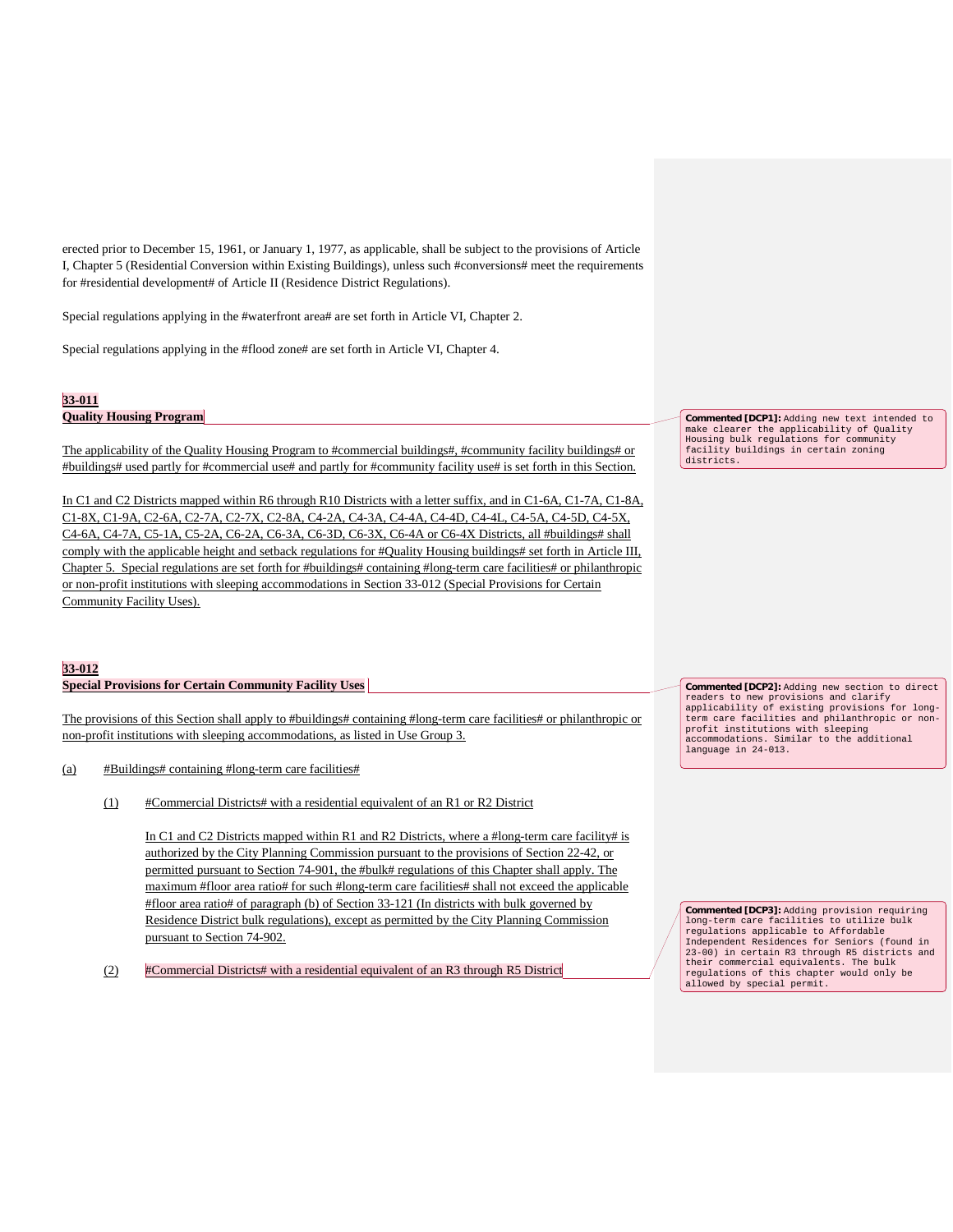In C1 or C2 Districts mapped within R3 through R5 Districts, except R3A, R3X, R3-1, R4A, R4B, R4-1, R5A, and R5D Districts, or in C3 or C4-1 Districts, the #bulk# regulations of Article II, Chapter 3 pertaining to #affordable independent residences for seniors#, inclusive, shall apply to #buildings#, or portions thereof, containing #long-term care facilities#. However, the City Planning Commission may permit the #bulk# regulations of this Chapter to apply pursuant to the special permit in Section 74-903 (Certain community facility uses in R3 to R9 Districts and certain Commercial Districts).

The #Residence District# within which such #Commercial Districts# are mapped, or the applicable residential equivalent set forth in the tables in Section 35-23 (Residential Bulk Regulations in Other C1 or C2 Districts or in C3, C4, C5 or C6 Districts) shall be used to determine the applicable residential #bulk# regulations of Article II, Chapter 3.

In C1 or C2 Districts mapped within R3A, R3X, R3-1, R4A, R4B, R4-1, R5A and R5D Districts, the #bulk# regulations of this Chapter shall apply to #community facility buildings#, or the #community facility# portion of a #building# containing #long term care facilities#, as applicable. The maximum #floor area ratio# for such #long-term care facilities# shall not exceed the applicable #floor area ratio# of paragraph (d) or (e) of Section 33-121 (In districts with bulk governed by Residence District bulk regulations), as applicable, except as permitted by the City Planning Commission pursuant to Section 74-903.

### (3) #Commercial Districts# with a residential equivalent of an R6 through R10 District

In C1 or C2 Districts mapped within R6 through R10 Districts, or in #Commercial Districts# with a residential equivalent of an R6 through R10 District, the applicable #bulk# regulations for #Quality Housing buildings# in Article II, Chapter 3, pertaining to #affordable independent residences for seniors#, inclusive, shall apply to #buildings#, or portions thereof, containing #long-term care facilities#. However, the provisions of Section 23-66 (Height and Setback Requirements for Quality Housing Buildings) are modified by Section 35-65.

The #Residence District# within which such #Commercial Districts# are mapped, or the applicable residential equivalent set forth in the tables in Section 35-23 (Residential Bulk Regulations in Other C1 or C2 Districts or in C3, C4, C5 or C6 Districts) shall be used to determine the applicable residential #bulk# regulations of Article II, Chapter 3.

In C1 or C2 Districts mapped within R6 through R10 Districts without a letter suffix, or in #Commercial Districts# with a residential equivalent of an R6 through R10 District without a letter suffix, the City Planning Commission may permit the #bulk# regulations of this Chapter to apply to such #long-term care facilities# pursuant to the special permit in Section 74-903.

(b) #Buildings# containing philanthropic or non-profit institutions with sleeping accommodations

**Commented [DCP4]:** Adding provision requiring long-term care facilities to utilize bulk regulations applicable to Affordable Independent Residences for Seniors (found in 23-00) in R6 through R10 districts. The bulk regulations of this chapter would only be allowed by special permit and only for lots in districts without letter suffixes.

**Commented [DCP5]:** Adding provision describing the applicability of special floor area regulations for philanthropic or non-profit institutions with sleeping accommodations found in this chapter.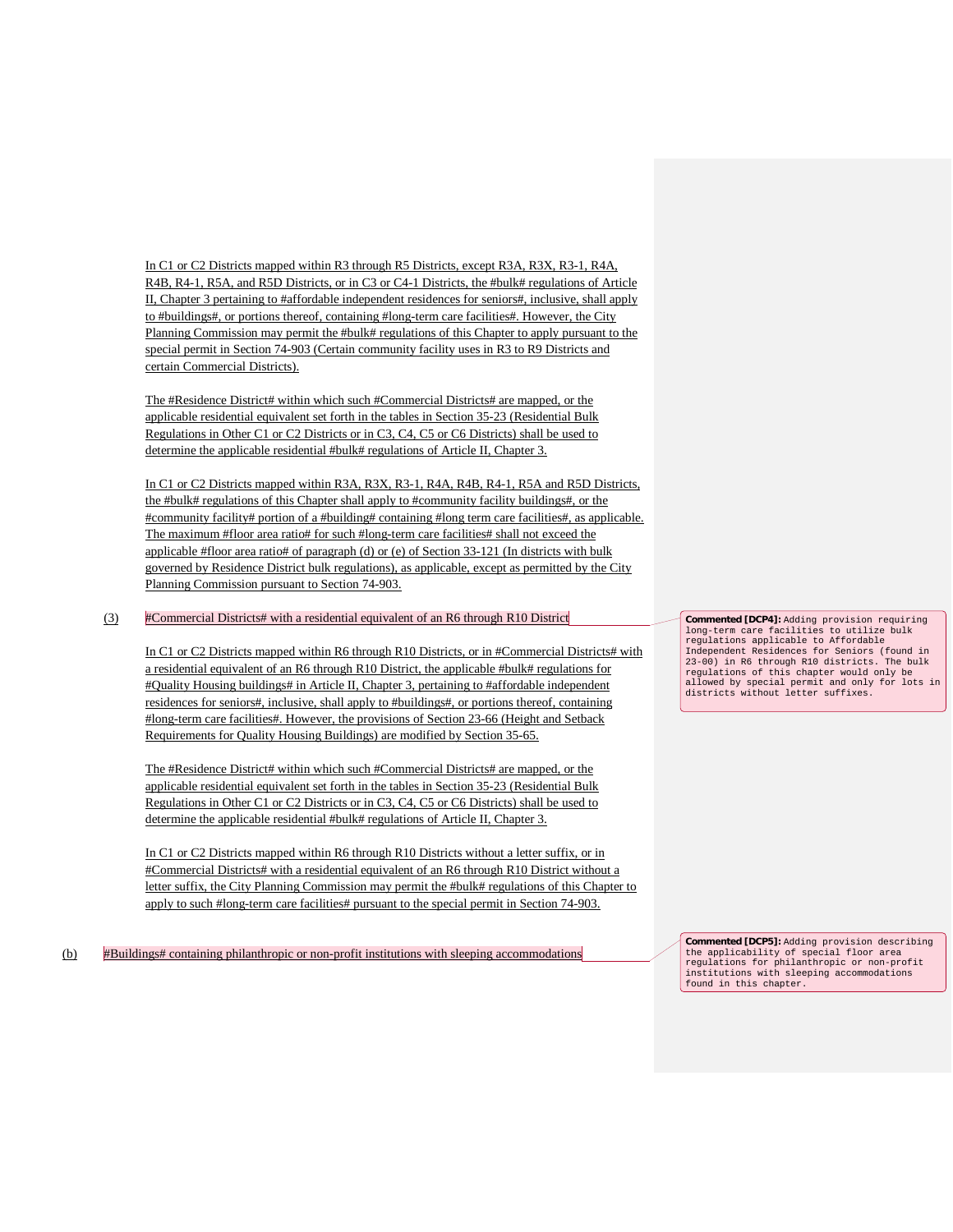(1) #Commercial Districts# with a residential equivalent of an R1 or R2 District

In C1 and C2 Districts mapped within R1 and R2 Districts, the maximum #floor area ratio# for a #building# that contains a philanthropic or non-profit institution with sleeping accommodations shall not exceed the #floor area ratio# set forth in paragraph (b) of Section 33-121, except as permitted by the City Planning Commission pursuant to Section 74-902.

(2) #Commercial Districts# with a residential equivalent of an R3 through R10 District

In C1 or C2 Districts mapped within R3 through R9 Districts, the maximum #floor area ratio# for a #building# that contains a philanthropic or non-profit institution with sleeping accommodations shall not exceed the #floor area ratio# set forth in paragraphs (d) or (e) of Section 33-121, except as permitted by the City Planning Commission pursuant to Section 74-903.

In other #Commercial Districts# with a residential equivalent of an R3 through R9 Districts the maximum #floor area ratio# for a #building# that contains a philanthropic or non-profit institution with sleeping accommodations shall not exceed the #floor area ratio# set forth in paragraphs (a) and (b) of Section 33-123, as applicable, except as permitted by the City Planning Commission pursuant to Section 74-903.

In C1 or C2 Districts mapped within R10 Districts or in #Commercial Districts# with a residential equivalent of an R10 District, the maximum #floor area ratio# for a #building# that contains a philanthropic or non-profit institution with sleeping accommodations shall not exceed the #floor area ratio# set forth in the Tables of Sections 33-121 or 33-123, as applicable.

In R6 through R10 Districts without a letter suffix, the height and setback regulations for #Quality Housing buildings# set forth in Article II, Chapter 3, may be applied. However, the provisions of Section 23-66 (Height and Setback Requirements for Quality Housing Buildings) are modified by Section 35-65.

## (c) Applicability of Quality Housing Program elements

For all #buildings# containing #long-term care facilities# that utilize the #bulk# regulations for #affordable independent residences for seniors# in Article II, Chapter 3, as modified by Section 35-65, and for #buildings# containing philanthropic or non-profit institutions with sleeping accommodations that utilize the height and setback regulations for #Quality Housing buildings# in Section 35-65, the Quality Housing Program, and the associated mandatory and optional program elements, shall apply to such #uses#, as modified by paragraph (d) of Section 28-01 (Applicability of this Chapter).

\* \* \*

**33-10 FLOOR AREA REGULATIONS** **Commented [DCP6]:** Adding provision to apply the Quality Housing Program to buildings containing long-term care facilities and philanthropic or non-profit institutions with sleeping accommodations, as these uses have many residential attributes.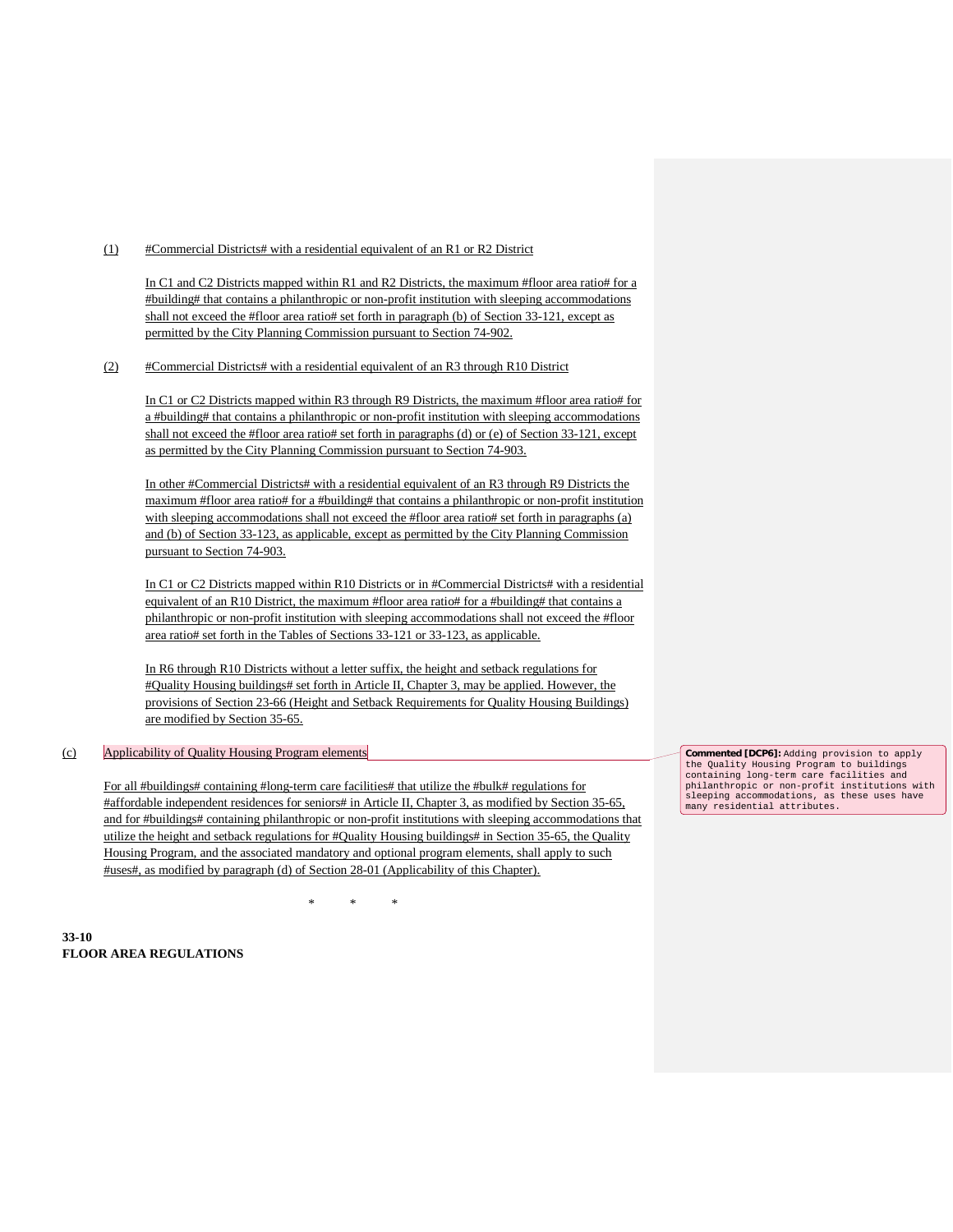**\* \* \***

## **33-12 Maximum Floor Area Ratio**

## **C1 C2 C3 C4C5 C6 C7 C8**

In all districts, as indicated, for any #zoning lot#, the maximum #floor area ratio# shall not exceed the #floor area ratio# set forth in this Section, except as otherwise provided in the following Sections:

\* \* \*

Any given lot area shall be counted only once in determining #floor area ratio#.

Where #floor area# in a #building# is shared by multiple #uses#, the #floor area# for such shared portion shall be attributed to each #use# proportionately, based on the percentage each #use# occupies of the total #floor area# of the #zoning lot# less any shared #floor area#.

\* \* \*

Except where authorized by express provisions of this Resolution, the maximum #floor area ratio# shall not exceed the amount set forth in this Section by more than 20 percent.

In addition, the following limitations on maximum permitted #floor area# shall apply:

**33-121 In districts with bulk governed by Residence District bulk regulations**

C1-1 C1-2 C1-3 C1-4 C1-5 C2-1 C2-2 C2-3 C2-4 C2-5

In the districts indicated, for a #zoning lot# containing a #commercial# or #community facility use#, the maximum #floor area ratio# is determined by the #Residence District# within which such #Commercial District# is mapped and shall not exceed the maximum #floor area ratio# set forth in the following table:

\* \* \*

In addition, the following provisions shall apply:

(a) For #zoning lots# containing both #commercial uses# and #community facility uses#, the total #floor area# used for #commercial uses# shall not exceed the amount permitted for #zoning lots# containing only #commercial uses# set forth in Column A.

\* \* \*

**Commented [DCP7]:** Adding clarification on how floor area regulations apply in buildings with different uses.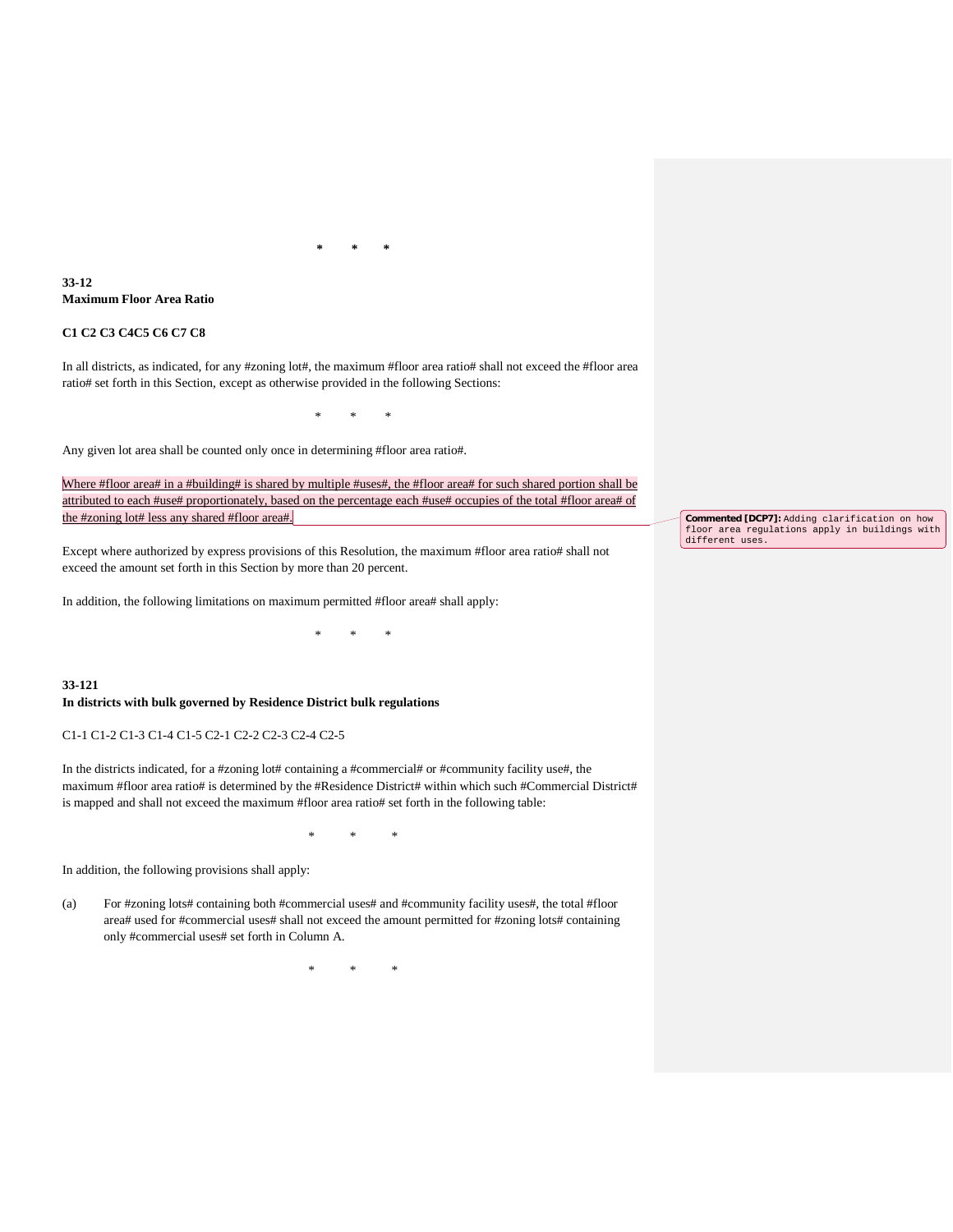(b) In C1 and C2 Districts mapped within R1 and R2 Districts, the maximum #floor area ratio# for #community facility uses# on a #zoning lot# containing both #commercial uses# and #community facility uses# is 0.50 unless it is increased pursuant to the special permit provisions of Section 74-902 74-901 (Certain community facility uses in R1 and R2 Districts and certain Commercial Districts.)

\* \* \*

- (d) In C1 and C2 Districts mapped within R3, R4, R5, R6, R7, R8 and R9 Districts, for any #zoning lot# containing nursing homes, health-related facilities, domiciliary care facilities for adults, sanitariums and philanthropic or non-profit institutions with sleeping accommodations, <u>or in C1 and C2 Districts mapped</u> within R3A, R3X, R3-1, R4A, R4B, R4-1, R5A and R5D districts, for any #zoning lot# containing #long-term care facilities#, the total #floor area# for all such #community facility uses# shall not exceed the amount as set forth in paragraph (b) of Section 24-111 unless modified pursuant to Section 74-902 74- 903.
- (e) The maximum #floor area ratio# for any #zoning lot# used partly for #commercial uses# and partly for #long-term care facilities# in C1 and C2 Districts mapped within R3A, R3X, R3-1, R4A, R4B, R4-1, R5A and R5D districts, nursing homes, health-related facilities, domiciliary care facilities for adults, sanitariums or and philanthropic or non-profit institutions with sleeping accommodations in C1 or C2 Districts mapped within R3 through R9 Districts, , shall not exceed the amount permitted for a #zoning lot# containing #commercial uses# as set forth for the applicable #Residence District# within which such #Commercial District# is mapped in Column A. However, for the districts in which the allowable #floor area ratio#, as set forth in paragraph (b) of Section 24-111, or, for #Quality Housing buildings#, as set forth in Section 23-153, exceeds the amount permitted for a #zoning lot# containing #commercial uses#, as set forth in Column A, the provisions of paragraph (b) of Section 24-111 or Section 23-153, as applicable, shall be used to compute the maximum #floor area# permissible for the #zoning lot# unless modified pursuant to Section 74-902 74-903.

#### **33-123**

**Community facility buildings or buildings used for both community facility and commercial uses in all other Commercial Districts**

\* \* \*

#### C1-6 C1-7 C1-8 C1-9 C2-6 C2-7 C2-8 C3 C4 C5 C6 C8

In the districts indicated, the maximum #floor area ratio# for a #zoning lot# containing #community facility uses#, or for a #zoning lot# containing both #commercial# and #community facility uses#, shall not exceed the #floor area ratio# set forth in the following table:

**Commented [DCP8]:** Removing various outdated terms.

**Commented [DCP9]:** Editing this paragraph to reflect the proposal for long-term care facilities found in 24-00.

**Commented [DCP10]:** Updating cross reference to applicable special permit.

**Commented [DCP11]:** Making various changes to this paragraph to reflect the proposal for long-term care facilities found in 24-00.

**Commented [DCP12]:** Replacing 'nursing homes' and replacing with updated term, and removing other outdated terms.

**Commented [DCP13]:** Updating cross reference to applicable special permit.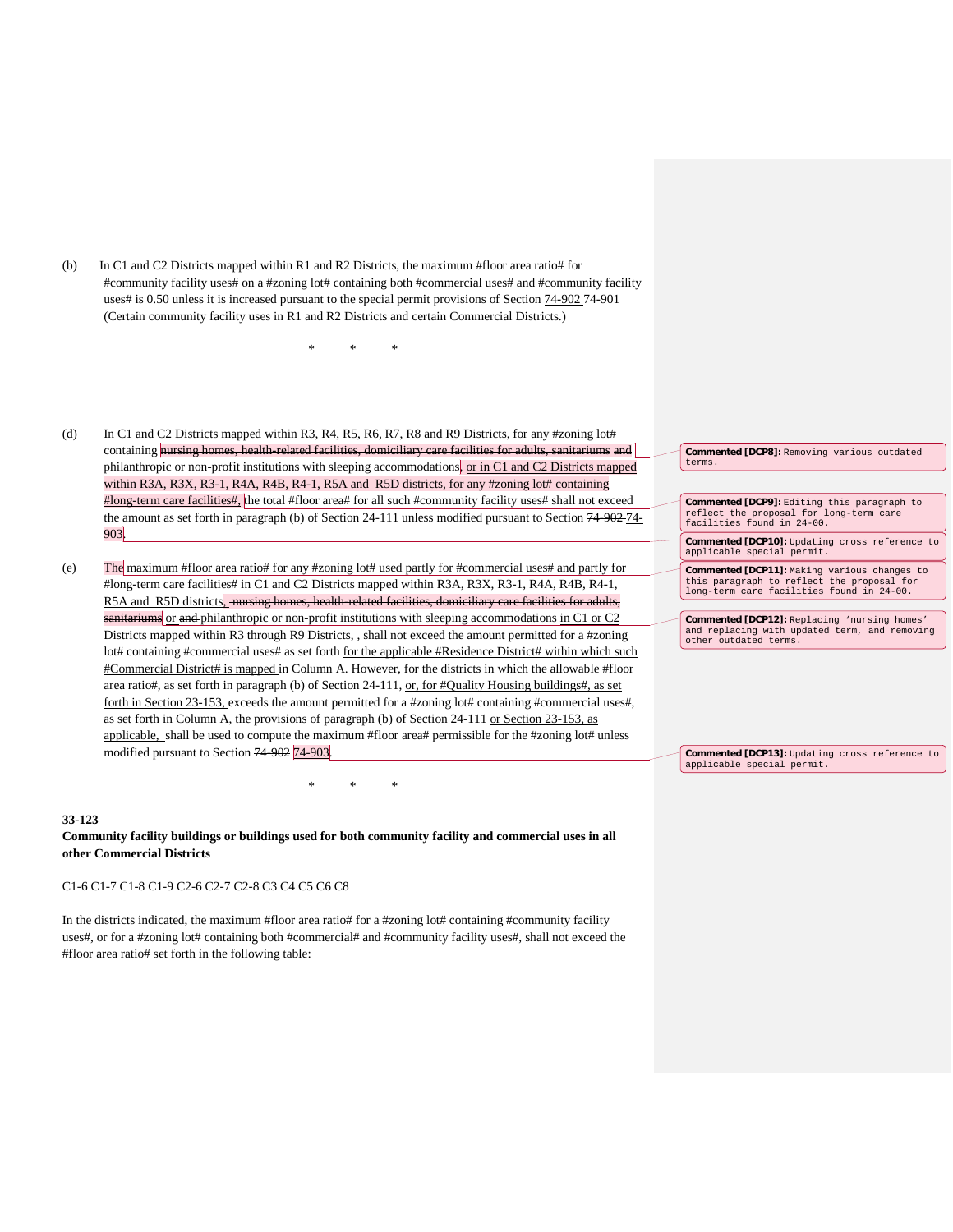\* \* \*

For #zoning lots# containing both #commercial uses# and #community facility uses#, the total #floor area# used for #commercial uses# shall not exceed the amount permitted for #zoning lots# containing only #commercial uses# in Section 33-122.

In addition, the following provisions shall apply:

- (a) In all #Commercial Districts# except  $C7$  and C8 Districts, or districts with a residential equivalent of an R10 District, for any #zoning lot# containing nursing homes, health-related facilities, domiciliary care facilities for adults, sanitariums and philanthropic or non-profit institutions with sleeping accommodations, the total #floor area# used for such the #community facility use# shall not exceed the amount as set forth in paragraph (b) of Section 24-111 (Maximum floor area ratio for certain community facility uses), or, for  $\#$ Quality Housing buildings $\#$ , as set forth in Section 23-153, applying the equivalent #Residential District# (indicated in Section 34-112) for the #Commercial District# in which such #use# is located, unless modified pursuant to Section 74-903 74-902.
- (b) The maximum #floor area ratio# for any #zoning lot# used partly for #commercial use# and partly for nursing homes, health-related facilities, domiciliary care facilities for adults, sanitariums and philanthropic or non-profit institutions with sleeping accommodations in #Commercial Districts# other than C8 Districts, or districts with a residential equivalent of an R10 District, shall not exceed the amount permitted for a #zoning lot# containing #commercial uses# by the applicable district regulations. However, for the districts in which the allowable #floor area ratio#, as set forth in paragraph (b) of Section 24-111, or, for #Quality Housing buildings#, as set forth in Section 23-153, exceeds the amount permitted for a #zoning lot# containing #commercial uses#, the provisions of paragraph (b) of Section 24- 111 or Section 23-153, as applicable, shall be used to compute the maximum #floor area# permissible for the #zoning lot# unless modified pursuant to Section  $\frac{74-903}{74.902}$ .

\* \* \*

\* \* \*

# **33-20 YARD REGULATIONS**

# **33-23 Permitted Obstructions in Required Yards or Rear Yard Equivalents**

In all #Commercial Districts#, the following obstructions shall be permitted when located within a required #yard# or #rear yard equivalent#:

(a) In any #yard# or #rear yard equivalent#:

\* \* \*

#### **Commented [DCP14]:** Removing various outdated terms.

**Commented [DCP15]:** Updating cross reference to applicable special permit.

**Commented [DCP16]:** Making various changes to this paragraph to reflect the proposal for long-term care facilities found in 24-00.

**Commented [DCP17]:** Removing various outdated terms.

**Commented [DCP18]:** Updating cross reference to applicable special permit.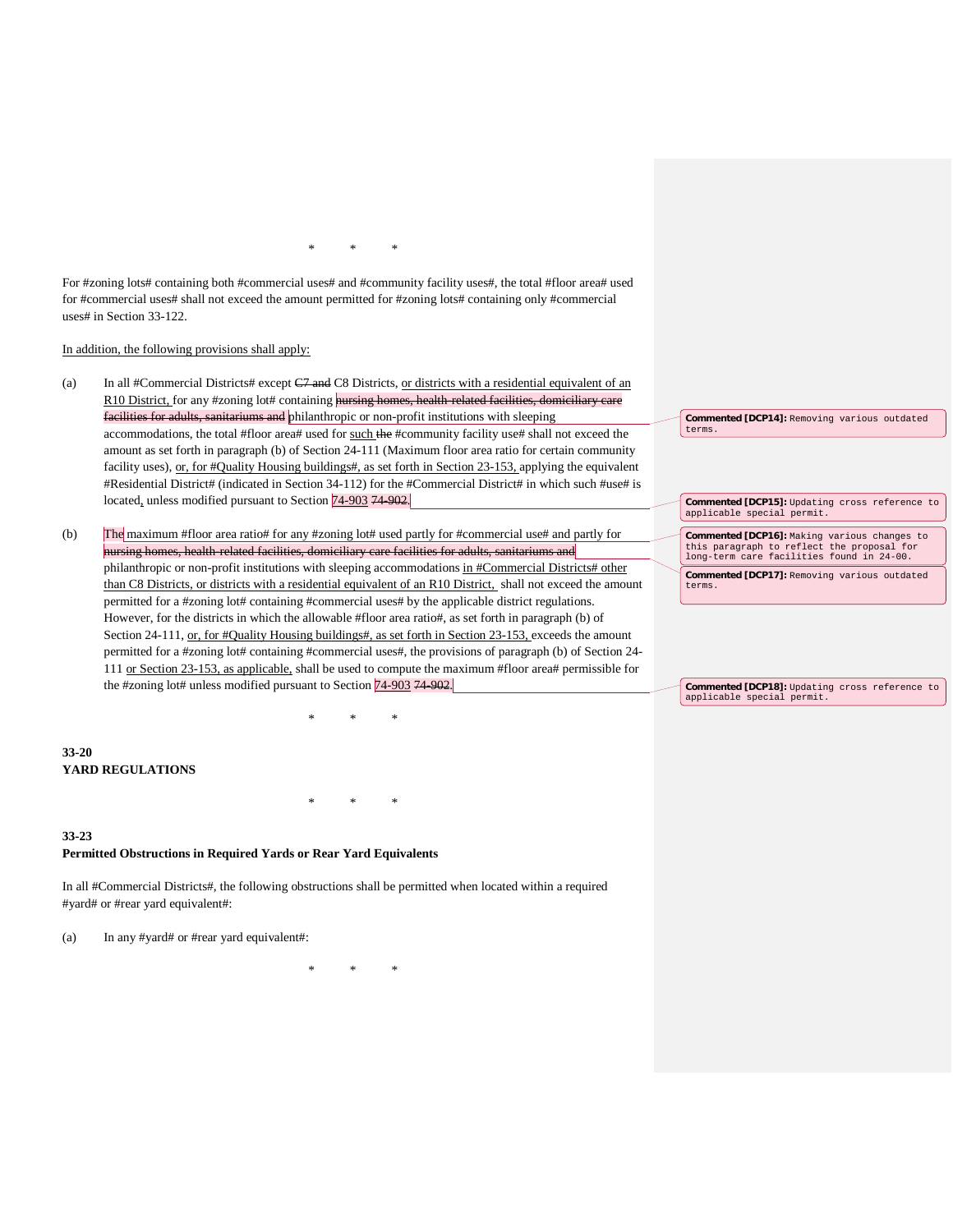#### (b) In any #rear yard# or #rear yard equivalent#:

| (1)   | Balconies, unenclosed, subject to the provisions of Section 24-166165;                                           | Commented [DCP19]: Updating cross reference. |
|-------|------------------------------------------------------------------------------------------------------------------|----------------------------------------------|
|       | $\ast$<br>*<br>∗                                                                                                 |                                              |
| 33-40 | <b>HEIGHT AND SETBACK REGULATIONS</b>                                                                            |                                              |
|       | Definitions and General Provisions                                                                               |                                              |
|       | All #buildings# in #commercial districts# shall comply with the height and setback regulations set forth in this |                                              |

Section, inclusive. However, the height and setback regulations of this Section, inclusive, shall not apply in C1 and C2 Districts mapped within R6 through R10 Districts with a letter suffix, and in C1-6A, C1-7A, C1-8A, C1- 8X, C1-9A, C2-6A, C2-7A, C2-7X, C2-8A, C4-2A, C4-3A, C4-4A, C4-4D, C4-4L, C4-5A, C4-5D, C4-5X, C4- 6A, C4-7A, C5-1A, C5-2A, C6-2A, C6-3A, C6-3D, C6-3X, C6-4A or C6-4X Districts. In lieu thereof, all #buildings# in such districts shall comply with the applicable height and setback regulations for #Quality Housing buildings# set forth in Article III, Chapter 5.

\* \* \*

\* \* \*

**33-43**

**Maximum Height of Walls and Required Setbacks**

#### **33-431**

#### **In C1 or C2 Districts with bulk governed by surrounding Residence District**

C1-1 C1-2 C1-3 C1-4 C1-5 C2-1 C2-2 C2-3 C2-4 C2-5

(a) In the districts indicated, for #buildings other than #Quality Housing buildings#, the maximum height of a front wall and the required front setback of a #building or other structure# shall be determined by the #Residence District# within which such #Commercial District# is mapped and, except as otherwise set forth in this Section, shall be as set forth in the following table:

\* \* \*

**Commented [DCP20]:** Clarifying that buildings in the listed contextual districts do not utilize the provisions of this chapter and instead the provisions of 35-00 shall apply. This is similar to provisions added in 24-00.

**Commented [DCP21]:** Clarifying that Quality Housing buildings do not utilize the provisions of this chapter. The provisions of 35-00 apply.

#### C1-1 C1-2 C1-3 C1-4 C1-5 C2-1 C2-2 C2-3 C2-4 C2-5

In the districts indicated, when mapped within R6A, R6B, R7A, R7B, R7D, R7X, R8A, R8B, R8X, R9A, R9D, R10A or R10X Districts, the height and setback regulations of Sections 33-43 through 33-457,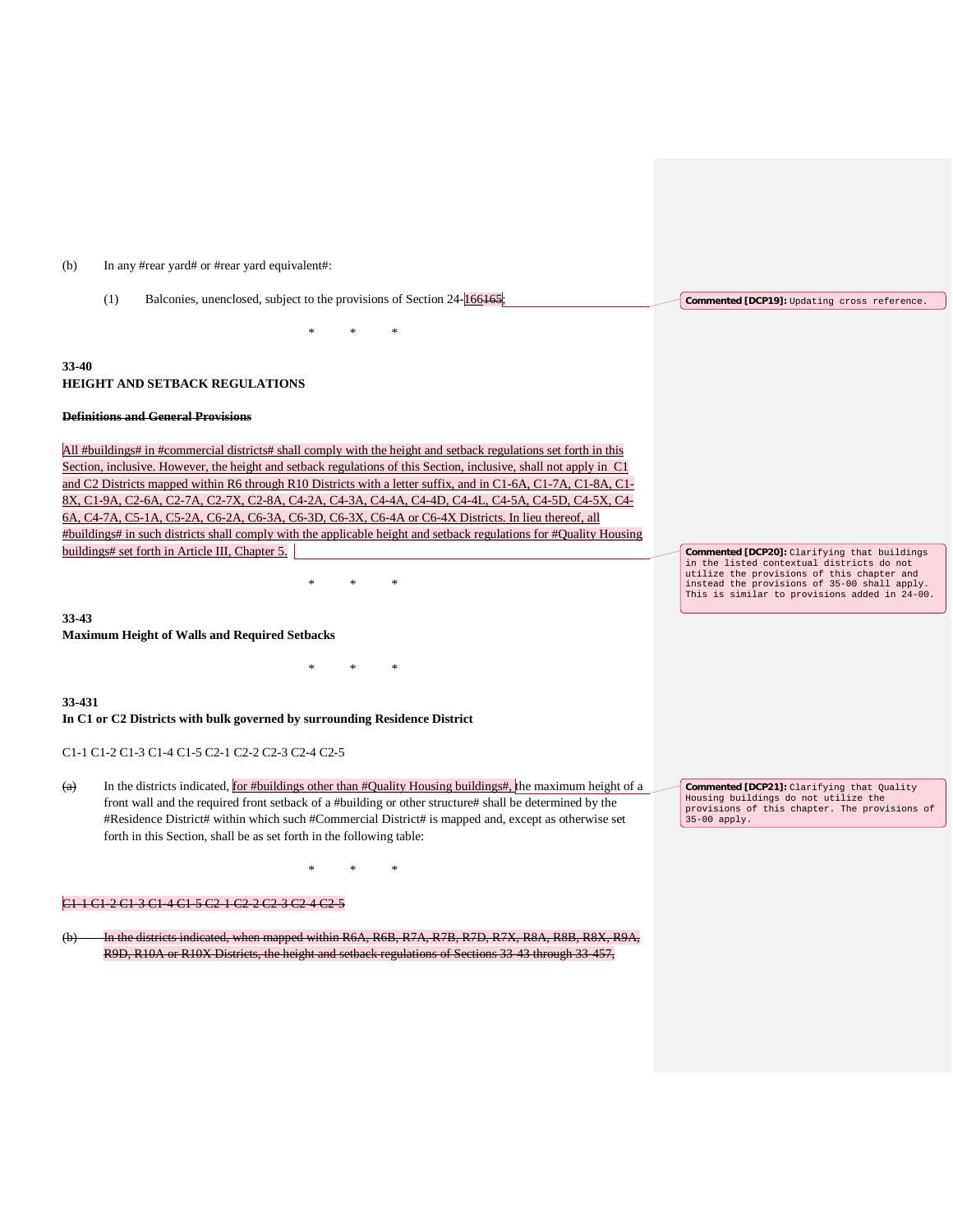| inclusive, shall not apply. In lieu thereof, the provisions of Section 35 24 (Special Street Wall Location<br>and Height and Setback Regulations in Certain Districts) shall apply.<br><b>Commented [DCP22]:</b> Removing redundant<br>provision to avoid confusion. As stated above,<br>buildings in contextual districts do not<br>utilize the provisions of this chapter and<br>instead the provisions of 35-00 apply.<br>33-432<br><b>In other Commercial Districts</b><br>C1-6 C1-7 C1-8 C1-9 C2-6 C2-7 C2-8 C3 C4 C5 C6 C7 C8<br>In the districts indicated, for #buildings other than #Quality Housing buildings#, the maximum height of<br>(a)<br>Commented [DCP23]: Clarifying that Quality<br>Housing buildings do not utilize the<br>a front wall and the required front setback of a #building or other structure#, except as otherwise set forth<br>provisions of this chapter. The provisions of<br>in this Section, shall be as set forth in the following table:<br>$35-00$ apply.<br><u>6A C1-7A C1-8A C1-8X C1-9A C2-6A C2-7A C2-7X C2-8A C4-2A C4-3A C4-4A C4-4D C4-4L C4-5A</u><br>5D C4-5X C4-6A C4-7A C5-1A C5-2A C6-2A C6-3A C6-3D C6-3X C6-4A C6-4X<br>In the districts indicated, the height and setback regulations of Sections 33 43 through 33 457, inclusive,<br>shall not apply. In lieu thereof, the provisions of Section 35-24 (Special Street Wall Location and Height<br>and Setback Regulations in Certain Districts) shall apply.<br>Commented [DCP24]: Removing redundant<br>provision to avoid confusion. As stated above,<br>buildings in contextual districts do not<br>utilize the provisions of this chapter and<br>instead the provisions of 35-00 apply.<br>33-433<br>Special height and setback regulations<br>Within the boundaries of Community District 7 in the Borough of Manhattan, all #buildings or other<br>(a)<br>structures# located in an R10 equivalent #Commercial Districts# without a letter suffix shall comply with<br>the requirements of Section $23-\frac{672.634}{2}$ (Special height and setback regulations in R10 Districts within<br>Commented [DCP25]: Updating cross reference to<br>reflect relocated provision.<br>Community District 7, Borough of Manhattan).<br>Within the boundaries of Community District 9 in the Borough of Manhattan, all #buildings# located in<br>(b)<br>R8 Districts north of West 125th Street shall be #developed# or #enlarged# pursuant to Section 23-674<br>(Special height and setback regulations for certain sites in Community District 9, Borough of<br>Manhattan) the #residential bulk# regulations of the Quality Housing Program.<br>Commented [DCP26]: Updating cross reference to<br>reflect relocated provision.<br>In C1 or C2 Districts mapped within R5D Districts, all #buildings or other structures# shall comply with<br>(c)<br>the <b>applicable</b> height and setback requirements of Section 23-60.<br>Commented [DCP27]: Clarifying that only<br>regulations applicable to R5D districts in 23-<br>60 shall apply. |  |  |  |  |  |
|--------------------------------------------------------------------------------------------------------------------------------------------------------------------------------------------------------------------------------------------------------------------------------------------------------------------------------------------------------------------------------------------------------------------------------------------------------------------------------------------------------------------------------------------------------------------------------------------------------------------------------------------------------------------------------------------------------------------------------------------------------------------------------------------------------------------------------------------------------------------------------------------------------------------------------------------------------------------------------------------------------------------------------------------------------------------------------------------------------------------------------------------------------------------------------------------------------------------------------------------------------------------------------------------------------------------------------------------------------------------------------------------------------------------------------------------------------------------------------------------------------------------------------------------------------------------------------------------------------------------------------------------------------------------------------------------------------------------------------------------------------------------------------------------------------------------------------------------------------------------------------------------------------------------------------------------------------------------------------------------------------------------------------------------------------------------------------------------------------------------------------------------------------------------------------------------------------------------------------------------------------------------------------------------------------------------------------------------------------------------------------------------------------------------------------------------------------------------------------------------------------------------------------------------------------------------------------------------------------------------------------------------------------------------------------------------------------------------------------------------------------------------------------------------------------------------------------------------------------------------------------------------------------------------------------------------------------------------------------------------------------------------------------------------------------|--|--|--|--|--|
|                                                                                                                                                                                                                                                                                                                                                                                                                                                                                                                                                                                                                                                                                                                                                                                                                                                                                                                                                                                                                                                                                                                                                                                                                                                                                                                                                                                                                                                                                                                                                                                                                                                                                                                                                                                                                                                                                                                                                                                                                                                                                                                                                                                                                                                                                                                                                                                                                                                                                                                                                                                                                                                                                                                                                                                                                                                                                                                                                                                                                                                        |  |  |  |  |  |
|                                                                                                                                                                                                                                                                                                                                                                                                                                                                                                                                                                                                                                                                                                                                                                                                                                                                                                                                                                                                                                                                                                                                                                                                                                                                                                                                                                                                                                                                                                                                                                                                                                                                                                                                                                                                                                                                                                                                                                                                                                                                                                                                                                                                                                                                                                                                                                                                                                                                                                                                                                                                                                                                                                                                                                                                                                                                                                                                                                                                                                                        |  |  |  |  |  |
|                                                                                                                                                                                                                                                                                                                                                                                                                                                                                                                                                                                                                                                                                                                                                                                                                                                                                                                                                                                                                                                                                                                                                                                                                                                                                                                                                                                                                                                                                                                                                                                                                                                                                                                                                                                                                                                                                                                                                                                                                                                                                                                                                                                                                                                                                                                                                                                                                                                                                                                                                                                                                                                                                                                                                                                                                                                                                                                                                                                                                                                        |  |  |  |  |  |
|                                                                                                                                                                                                                                                                                                                                                                                                                                                                                                                                                                                                                                                                                                                                                                                                                                                                                                                                                                                                                                                                                                                                                                                                                                                                                                                                                                                                                                                                                                                                                                                                                                                                                                                                                                                                                                                                                                                                                                                                                                                                                                                                                                                                                                                                                                                                                                                                                                                                                                                                                                                                                                                                                                                                                                                                                                                                                                                                                                                                                                                        |  |  |  |  |  |
|                                                                                                                                                                                                                                                                                                                                                                                                                                                                                                                                                                                                                                                                                                                                                                                                                                                                                                                                                                                                                                                                                                                                                                                                                                                                                                                                                                                                                                                                                                                                                                                                                                                                                                                                                                                                                                                                                                                                                                                                                                                                                                                                                                                                                                                                                                                                                                                                                                                                                                                                                                                                                                                                                                                                                                                                                                                                                                                                                                                                                                                        |  |  |  |  |  |
|                                                                                                                                                                                                                                                                                                                                                                                                                                                                                                                                                                                                                                                                                                                                                                                                                                                                                                                                                                                                                                                                                                                                                                                                                                                                                                                                                                                                                                                                                                                                                                                                                                                                                                                                                                                                                                                                                                                                                                                                                                                                                                                                                                                                                                                                                                                                                                                                                                                                                                                                                                                                                                                                                                                                                                                                                                                                                                                                                                                                                                                        |  |  |  |  |  |
|                                                                                                                                                                                                                                                                                                                                                                                                                                                                                                                                                                                                                                                                                                                                                                                                                                                                                                                                                                                                                                                                                                                                                                                                                                                                                                                                                                                                                                                                                                                                                                                                                                                                                                                                                                                                                                                                                                                                                                                                                                                                                                                                                                                                                                                                                                                                                                                                                                                                                                                                                                                                                                                                                                                                                                                                                                                                                                                                                                                                                                                        |  |  |  |  |  |
|                                                                                                                                                                                                                                                                                                                                                                                                                                                                                                                                                                                                                                                                                                                                                                                                                                                                                                                                                                                                                                                                                                                                                                                                                                                                                                                                                                                                                                                                                                                                                                                                                                                                                                                                                                                                                                                                                                                                                                                                                                                                                                                                                                                                                                                                                                                                                                                                                                                                                                                                                                                                                                                                                                                                                                                                                                                                                                                                                                                                                                                        |  |  |  |  |  |
|                                                                                                                                                                                                                                                                                                                                                                                                                                                                                                                                                                                                                                                                                                                                                                                                                                                                                                                                                                                                                                                                                                                                                                                                                                                                                                                                                                                                                                                                                                                                                                                                                                                                                                                                                                                                                                                                                                                                                                                                                                                                                                                                                                                                                                                                                                                                                                                                                                                                                                                                                                                                                                                                                                                                                                                                                                                                                                                                                                                                                                                        |  |  |  |  |  |
|                                                                                                                                                                                                                                                                                                                                                                                                                                                                                                                                                                                                                                                                                                                                                                                                                                                                                                                                                                                                                                                                                                                                                                                                                                                                                                                                                                                                                                                                                                                                                                                                                                                                                                                                                                                                                                                                                                                                                                                                                                                                                                                                                                                                                                                                                                                                                                                                                                                                                                                                                                                                                                                                                                                                                                                                                                                                                                                                                                                                                                                        |  |  |  |  |  |
|                                                                                                                                                                                                                                                                                                                                                                                                                                                                                                                                                                                                                                                                                                                                                                                                                                                                                                                                                                                                                                                                                                                                                                                                                                                                                                                                                                                                                                                                                                                                                                                                                                                                                                                                                                                                                                                                                                                                                                                                                                                                                                                                                                                                                                                                                                                                                                                                                                                                                                                                                                                                                                                                                                                                                                                                                                                                                                                                                                                                                                                        |  |  |  |  |  |
|                                                                                                                                                                                                                                                                                                                                                                                                                                                                                                                                                                                                                                                                                                                                                                                                                                                                                                                                                                                                                                                                                                                                                                                                                                                                                                                                                                                                                                                                                                                                                                                                                                                                                                                                                                                                                                                                                                                                                                                                                                                                                                                                                                                                                                                                                                                                                                                                                                                                                                                                                                                                                                                                                                                                                                                                                                                                                                                                                                                                                                                        |  |  |  |  |  |
|                                                                                                                                                                                                                                                                                                                                                                                                                                                                                                                                                                                                                                                                                                                                                                                                                                                                                                                                                                                                                                                                                                                                                                                                                                                                                                                                                                                                                                                                                                                                                                                                                                                                                                                                                                                                                                                                                                                                                                                                                                                                                                                                                                                                                                                                                                                                                                                                                                                                                                                                                                                                                                                                                                                                                                                                                                                                                                                                                                                                                                                        |  |  |  |  |  |
|                                                                                                                                                                                                                                                                                                                                                                                                                                                                                                                                                                                                                                                                                                                                                                                                                                                                                                                                                                                                                                                                                                                                                                                                                                                                                                                                                                                                                                                                                                                                                                                                                                                                                                                                                                                                                                                                                                                                                                                                                                                                                                                                                                                                                                                                                                                                                                                                                                                                                                                                                                                                                                                                                                                                                                                                                                                                                                                                                                                                                                                        |  |  |  |  |  |
|                                                                                                                                                                                                                                                                                                                                                                                                                                                                                                                                                                                                                                                                                                                                                                                                                                                                                                                                                                                                                                                                                                                                                                                                                                                                                                                                                                                                                                                                                                                                                                                                                                                                                                                                                                                                                                                                                                                                                                                                                                                                                                                                                                                                                                                                                                                                                                                                                                                                                                                                                                                                                                                                                                                                                                                                                                                                                                                                                                                                                                                        |  |  |  |  |  |
|                                                                                                                                                                                                                                                                                                                                                                                                                                                                                                                                                                                                                                                                                                                                                                                                                                                                                                                                                                                                                                                                                                                                                                                                                                                                                                                                                                                                                                                                                                                                                                                                                                                                                                                                                                                                                                                                                                                                                                                                                                                                                                                                                                                                                                                                                                                                                                                                                                                                                                                                                                                                                                                                                                                                                                                                                                                                                                                                                                                                                                                        |  |  |  |  |  |
|                                                                                                                                                                                                                                                                                                                                                                                                                                                                                                                                                                                                                                                                                                                                                                                                                                                                                                                                                                                                                                                                                                                                                                                                                                                                                                                                                                                                                                                                                                                                                                                                                                                                                                                                                                                                                                                                                                                                                                                                                                                                                                                                                                                                                                                                                                                                                                                                                                                                                                                                                                                                                                                                                                                                                                                                                                                                                                                                                                                                                                                        |  |  |  |  |  |
|                                                                                                                                                                                                                                                                                                                                                                                                                                                                                                                                                                                                                                                                                                                                                                                                                                                                                                                                                                                                                                                                                                                                                                                                                                                                                                                                                                                                                                                                                                                                                                                                                                                                                                                                                                                                                                                                                                                                                                                                                                                                                                                                                                                                                                                                                                                                                                                                                                                                                                                                                                                                                                                                                                                                                                                                                                                                                                                                                                                                                                                        |  |  |  |  |  |
|                                                                                                                                                                                                                                                                                                                                                                                                                                                                                                                                                                                                                                                                                                                                                                                                                                                                                                                                                                                                                                                                                                                                                                                                                                                                                                                                                                                                                                                                                                                                                                                                                                                                                                                                                                                                                                                                                                                                                                                                                                                                                                                                                                                                                                                                                                                                                                                                                                                                                                                                                                                                                                                                                                                                                                                                                                                                                                                                                                                                                                                        |  |  |  |  |  |
|                                                                                                                                                                                                                                                                                                                                                                                                                                                                                                                                                                                                                                                                                                                                                                                                                                                                                                                                                                                                                                                                                                                                                                                                                                                                                                                                                                                                                                                                                                                                                                                                                                                                                                                                                                                                                                                                                                                                                                                                                                                                                                                                                                                                                                                                                                                                                                                                                                                                                                                                                                                                                                                                                                                                                                                                                                                                                                                                                                                                                                                        |  |  |  |  |  |
|                                                                                                                                                                                                                                                                                                                                                                                                                                                                                                                                                                                                                                                                                                                                                                                                                                                                                                                                                                                                                                                                                                                                                                                                                                                                                                                                                                                                                                                                                                                                                                                                                                                                                                                                                                                                                                                                                                                                                                                                                                                                                                                                                                                                                                                                                                                                                                                                                                                                                                                                                                                                                                                                                                                                                                                                                                                                                                                                                                                                                                                        |  |  |  |  |  |
|                                                                                                                                                                                                                                                                                                                                                                                                                                                                                                                                                                                                                                                                                                                                                                                                                                                                                                                                                                                                                                                                                                                                                                                                                                                                                                                                                                                                                                                                                                                                                                                                                                                                                                                                                                                                                                                                                                                                                                                                                                                                                                                                                                                                                                                                                                                                                                                                                                                                                                                                                                                                                                                                                                                                                                                                                                                                                                                                                                                                                                                        |  |  |  |  |  |
|                                                                                                                                                                                                                                                                                                                                                                                                                                                                                                                                                                                                                                                                                                                                                                                                                                                                                                                                                                                                                                                                                                                                                                                                                                                                                                                                                                                                                                                                                                                                                                                                                                                                                                                                                                                                                                                                                                                                                                                                                                                                                                                                                                                                                                                                                                                                                                                                                                                                                                                                                                                                                                                                                                                                                                                                                                                                                                                                                                                                                                                        |  |  |  |  |  |
|                                                                                                                                                                                                                                                                                                                                                                                                                                                                                                                                                                                                                                                                                                                                                                                                                                                                                                                                                                                                                                                                                                                                                                                                                                                                                                                                                                                                                                                                                                                                                                                                                                                                                                                                                                                                                                                                                                                                                                                                                                                                                                                                                                                                                                                                                                                                                                                                                                                                                                                                                                                                                                                                                                                                                                                                                                                                                                                                                                                                                                                        |  |  |  |  |  |
|                                                                                                                                                                                                                                                                                                                                                                                                                                                                                                                                                                                                                                                                                                                                                                                                                                                                                                                                                                                                                                                                                                                                                                                                                                                                                                                                                                                                                                                                                                                                                                                                                                                                                                                                                                                                                                                                                                                                                                                                                                                                                                                                                                                                                                                                                                                                                                                                                                                                                                                                                                                                                                                                                                                                                                                                                                                                                                                                                                                                                                                        |  |  |  |  |  |
|                                                                                                                                                                                                                                                                                                                                                                                                                                                                                                                                                                                                                                                                                                                                                                                                                                                                                                                                                                                                                                                                                                                                                                                                                                                                                                                                                                                                                                                                                                                                                                                                                                                                                                                                                                                                                                                                                                                                                                                                                                                                                                                                                                                                                                                                                                                                                                                                                                                                                                                                                                                                                                                                                                                                                                                                                                                                                                                                                                                                                                                        |  |  |  |  |  |
|                                                                                                                                                                                                                                                                                                                                                                                                                                                                                                                                                                                                                                                                                                                                                                                                                                                                                                                                                                                                                                                                                                                                                                                                                                                                                                                                                                                                                                                                                                                                                                                                                                                                                                                                                                                                                                                                                                                                                                                                                                                                                                                                                                                                                                                                                                                                                                                                                                                                                                                                                                                                                                                                                                                                                                                                                                                                                                                                                                                                                                                        |  |  |  |  |  |
|                                                                                                                                                                                                                                                                                                                                                                                                                                                                                                                                                                                                                                                                                                                                                                                                                                                                                                                                                                                                                                                                                                                                                                                                                                                                                                                                                                                                                                                                                                                                                                                                                                                                                                                                                                                                                                                                                                                                                                                                                                                                                                                                                                                                                                                                                                                                                                                                                                                                                                                                                                                                                                                                                                                                                                                                                                                                                                                                                                                                                                                        |  |  |  |  |  |
|                                                                                                                                                                                                                                                                                                                                                                                                                                                                                                                                                                                                                                                                                                                                                                                                                                                                                                                                                                                                                                                                                                                                                                                                                                                                                                                                                                                                                                                                                                                                                                                                                                                                                                                                                                                                                                                                                                                                                                                                                                                                                                                                                                                                                                                                                                                                                                                                                                                                                                                                                                                                                                                                                                                                                                                                                                                                                                                                                                                                                                                        |  |  |  |  |  |
|                                                                                                                                                                                                                                                                                                                                                                                                                                                                                                                                                                                                                                                                                                                                                                                                                                                                                                                                                                                                                                                                                                                                                                                                                                                                                                                                                                                                                                                                                                                                                                                                                                                                                                                                                                                                                                                                                                                                                                                                                                                                                                                                                                                                                                                                                                                                                                                                                                                                                                                                                                                                                                                                                                                                                                                                                                                                                                                                                                                                                                                        |  |  |  |  |  |
|                                                                                                                                                                                                                                                                                                                                                                                                                                                                                                                                                                                                                                                                                                                                                                                                                                                                                                                                                                                                                                                                                                                                                                                                                                                                                                                                                                                                                                                                                                                                                                                                                                                                                                                                                                                                                                                                                                                                                                                                                                                                                                                                                                                                                                                                                                                                                                                                                                                                                                                                                                                                                                                                                                                                                                                                                                                                                                                                                                                                                                                        |  |  |  |  |  |
|                                                                                                                                                                                                                                                                                                                                                                                                                                                                                                                                                                                                                                                                                                                                                                                                                                                                                                                                                                                                                                                                                                                                                                                                                                                                                                                                                                                                                                                                                                                                                                                                                                                                                                                                                                                                                                                                                                                                                                                                                                                                                                                                                                                                                                                                                                                                                                                                                                                                                                                                                                                                                                                                                                                                                                                                                                                                                                                                                                                                                                                        |  |  |  |  |  |

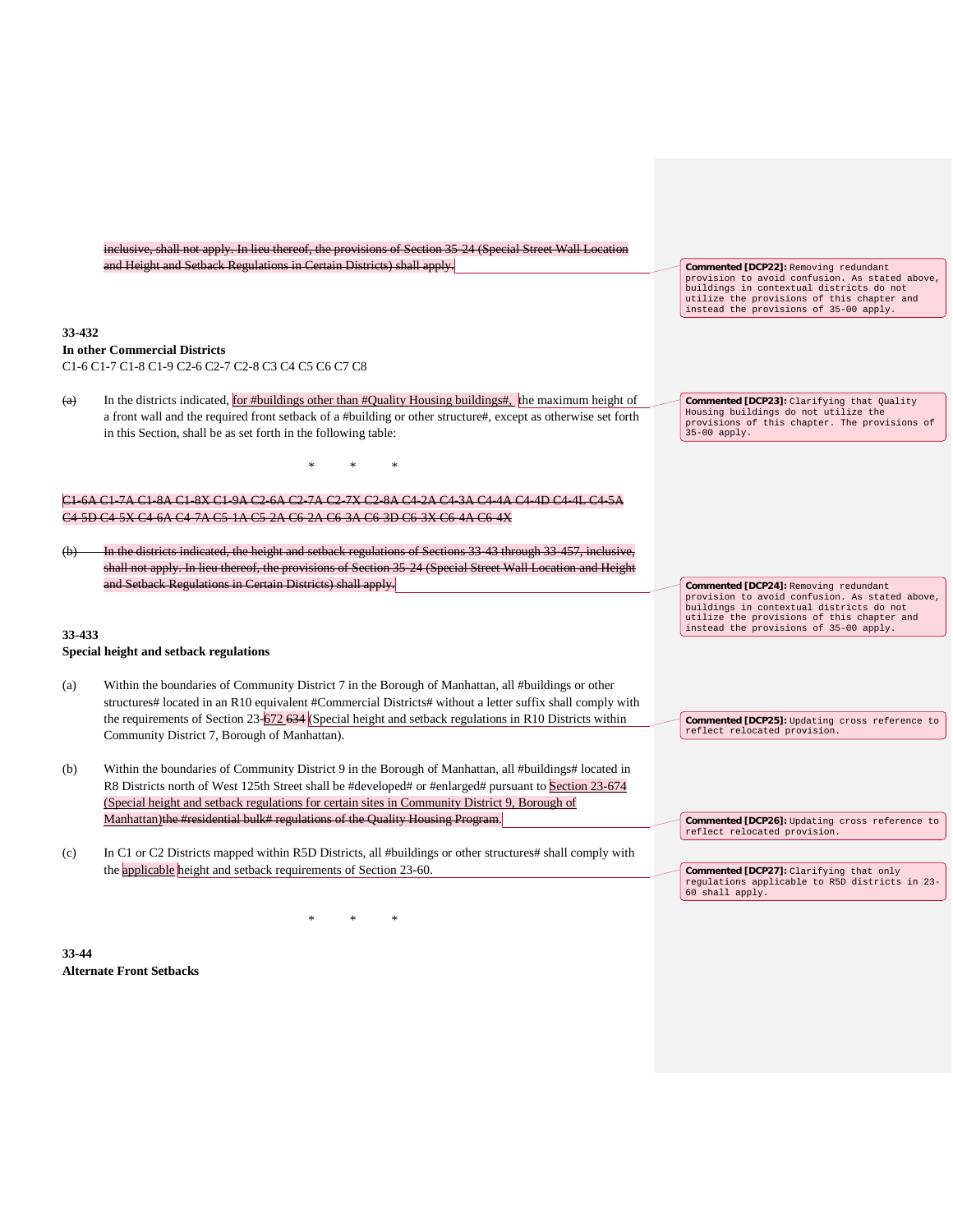## C1 C2 C3 C4 C5 C6 C7 C8

In all districts as indicated, for #buildings other than #Quality Housing buildings#, if an open area is provided along the full length of the #front lot line# with the minimum depth set forth in this Section, the provisions of Section 33-43 (Maximum Height of Walls and Required Setbacks) shall not apply. The minimum depth of such open area shall be measured perpendicular to the #front lot line#. However, in such instances, except as otherwise provided in Sections 33-42 (Permitted Obstructions), 33-45 (Tower Regulations) or 85-04 (Modifications of Bulk Regulations), no #building or other structure# shall penetrate the alternate #sky exposure plane# set forth in this Section, and the #sky exposure plane# shall be measured from a point above the #street line#. \* \* \* **33-45 Tower Regulations** \* \* \* **33-451 In certain specified Commercial Districts** C4-7 C5-2 C5-3 C5-4 C5-5 C6-4 C6-5 C6-6 C6-7 C6-8 C6-9 \* \* \* Unenclosed balconies, subject to the provisions of Section 24-166165 (Balconies in R3 through R10 Districts), are permitted to project into or over open areas not occupied by towers. \* \* \* **33-49 Special Height and Setback Limitations** \* \* \* **33-493 Special provisions along certain district boundaries** C1-6A C1-7A C1-8A C1-9A C2-6A C2-7A C2-7X C2-8A C4-2A C4-3A C4-4A C4-4D C4-4L C4-5A C4-5D C4-5X C4-6A C4-7A C5-1A C5-2A C6-2A C6-3A C6-3D C6-3X C6-4A C6-4X In the districts indicated, and in C1 and C2 Districts mapped within R6A, R7A, R7B, R7D, R7X, R8A, R8B, R8X, R9A, R9D, R9X, R10A or R10X Districts, the #development# or #enlargement# of a #building#, or **Commented [DCP28]:** Clarifying that Quality Housing buildings do not utilize the provisions of this chapter. The provisions of 35-00 apply. **Commented [DCP29]:** Updating cross reference to reflect relocated provision.

portions thereof, within 25 feet of an R1, R2, R3, R4, R5 or R6B District shall comply with the requirements for